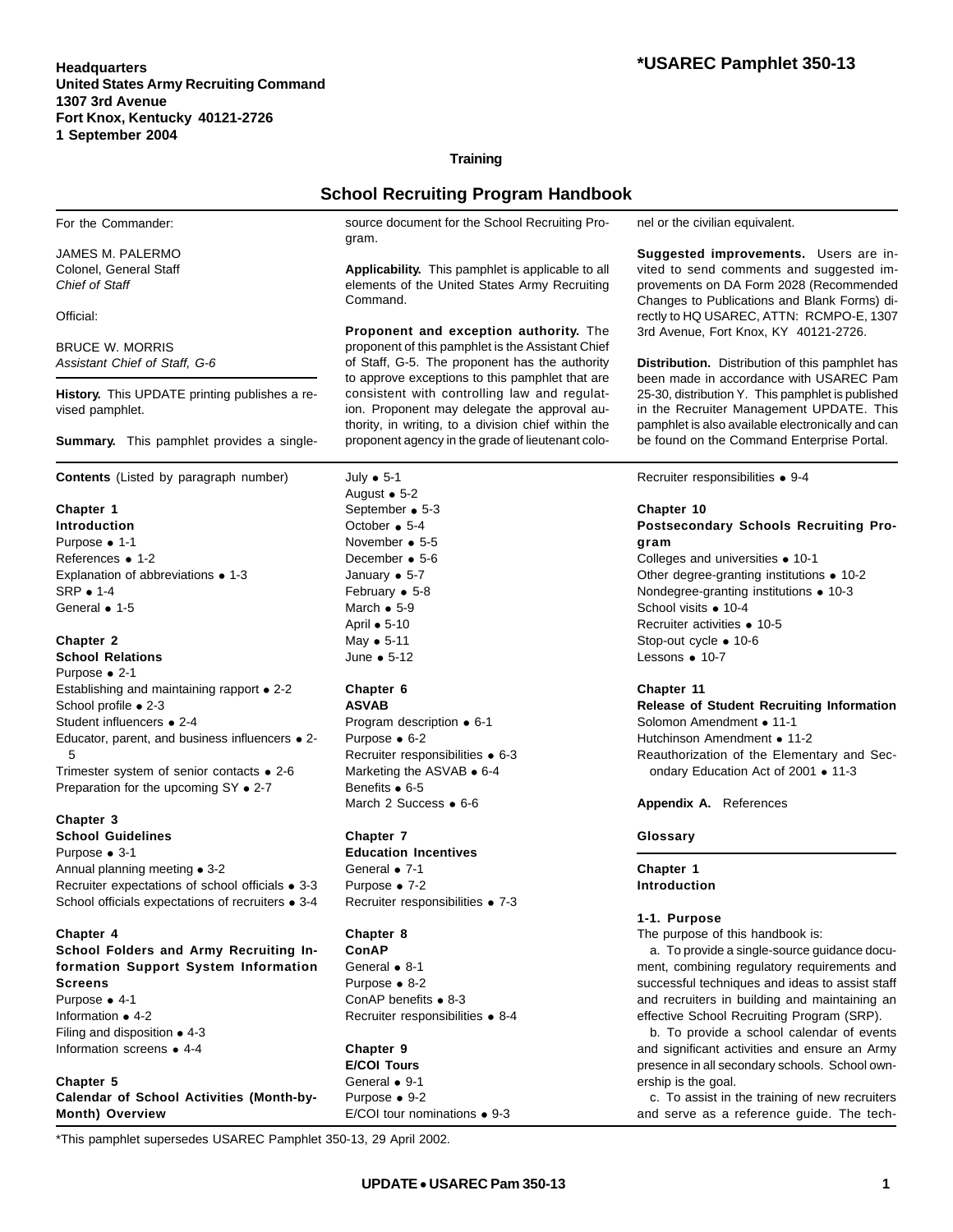niques and programs contained in this handbook have been proven to be successful throughout this command. They are time-tested techniques and if properly implemented, can assist the recruiting force in developing, implementing, and maintaining the SRP.

# **1-2. References**

Required and related publications and referenced forms are listed in appendix A.

### **1-3. Explanation of abbreviations**

Abbreviations used in this pamphlet are explained in the glossary.

#### **1-4. SRP**

a. The SRP is a well planned, prioritized, and coordinated effort designed to create positive awareness and interest in available Army programs among students, parents, educators, and centers of influence (COIs) within the community. It is designed to assist recruiters in penetrating their school market and channeling their efforts through specific tasks and goals to obtain the maximum number of quality enlistments. The SRP is also an important part of an integrated recruiting prospecting-lead generation program that ensures total market penetration. Teamwork at all levels is essential to the execution of the SRP.

b. The SRP has four distinct phases: Summer, Fall, Winter, and Spring and its success is dependent upon the development and implementation of a sound school plan. School plans for the upcoming school year (SY) are developed at recruiting battalion (Rctg Bn) and recruiting company (Rctg Co) level during the 4th quarter of the current SY. The plans will include procedures for establishing school priorities, Armed Services Vocational Aptitude Battery (ASVAB) testing goals, directory information acquisition objectives, and a college expansion plan. Also included in the school plan is a matrix which lists mandated activities which should be completed on a monthly basis by each member of the Rctg Bn, Rctg Co, and recruiting station (RS) recruiting team. Commanders and the field force at all levels should continually assess their school programs and recruiting activities to see what type of impact they have on production.

c. The objective of the SRP is to assist recruiters with programs and services so they can effectively penetrate the school market. The goal is school ownership that can only lead to a greater number of Army enlistments. Recruiters must first establish rapport in the schools. This is a basic step in the sales process and a prerequisite to an effective school program. Maintaining this rapport and establishing a good working relationship is next. Once educators are convinced recruiters have their students' best interests in mind the SRP can be effectively implemented.

d. The SRP is the cornerstone of mission accomplishment, without a strong high school (HS) program you cannot have a strong grad recruiting program. The RS that has a solid, results-orientated SRP will be successful in the schools. Establishing, executing, and maintaining the program is ultimately the responsibility of the RS commander and individual recruiter. The process is ongoing. Like the farmer who fails to guard the hen house, we can easily lose our schools and relinquish ownership to the other services if we fail to maintain a strong SRP.

# **1-5. General**

This is not a policy document. This is a guidebook and a resource and reference manual.

### **Chapter 2 School Relations**

#### **2-1. Purpose**

The relationship between Army recruiters and educators in a school district is a potential source of comfort and conflict for both parties. Before you can expect any type of assistance from school officials or be accepted by students you must first establish rapport and credibility. You must convince them that you have their students' best interests in mind. They need to know that your interest in their students goes beyond enlisting them and extends to a genuine concern for their future. The purpose of this chapter is to outline some of the ways to establish and maintain rapport, identify key influencers, and review basic preparations for the upcoming SY.

# **2-2. Establishing and maintaining rapport** Establishing rapport with school officials is a key step in maintaining access to schools. To

effectively work the school market, recruiters must maintain rapport throughout the SY and develop a good working relationship with key influencers. Here are some helpful hints and guidelines that you should know about and follow when working the school market.

a. Schools are autonomous and every school's organizational climate and structure is different. Recruiters should be aware of this and be flexible in tailoring approaches. Changes often occur in the school's administration (new principal, new school board, etc.). Because of this, recruiters must work constantly to maintain and improve school relations.

b. Never forget to ask school officials if there is anything you can do for them and their students. Don't be looked upon as someone always asking for something. Give something back to the schools.

c. The recruiter is the Army in the school. Be the Army in every way. Absolute professionalism and integrity is demanded. Be indispensable to school administration, counselors, faculty, and students. Be so helpful and so much a part of the school scene that you are in constant demand, so if anyone has any questions about the military service, they call you first! Remember, always be professional when dealing with school officials.

d. Recruiters need to make sure school offi-

cials understand why school recruiting is necessary. Many don't, so it's difficult for them to be supportive of recruiting needs. Using the Educator/Centers of Influence (E/COI) Presentation or Speaker Kit which are available through the Rctg Bn education services specialist (ESS) and the Rctg Bn advertising and public affairs staff will help.

e. Always schedule a courtesy visit with the principal and assistant (vice) principal(s) before school starts if possible, but at least early in the SY. The Rctg Co or RS commander should go with new recruiters on the first visit to each school. Make early appointments with the counseling staff as well. The Rctg Co commander visits the school superintendent.

f. Never rely on guidance counselors as the sole COI in the school. Cultivate coaches, librarians, administrative staff, and teachers, especially those whose subjects correlate with Army programs. By directing your efforts toward other faculty members you may be able to obtain the information necessary to effectively communicate with students.

g. Knowing and following the school's ground rules on access and school visits can make or break a recruiter's SRP. Find out as early as possible what the rules are, and remember, they can change.

h. Never react negatively to a school's refusal to do something you've asked. Look for another way to achieve your mission. Always maintain your composure and present a positive image to school officials. If you have a problem, ask your chain of command and the Rctg Bn ESS for assistance.

i. Always keep school staff (especially counselors) informed when you have a student who may be processing for enlistment. If you absolutely must schedule a senior during school time, clear it with the school officials as far in advance as possible.

j. Don't discuss civilian life or jobs negatively with school officials or students. Also, don't make comparisons between your income and those of school personnel. The Army isn't for everyone and the pride and professionalism you show will make the point that Army life has a lot to offer.

k. Attend as many school activities as possible. Offer your Army training and experience, your sports and hobby knowledge, etc., as a resource to the school. In general, attend events in uniform; of course, if you are coaching a sport or working in a shop, you should dress appropriately.

l. If at all possible, never send another Soldier who happens to be assigned to the Rctg Co or RS to your school without you. As a rule, school officials prefer to have only the assigned recruiter on campus. If it's necessary to have another Soldier visit the school, be sure to call them in advance to explain the situation and request permission.

m. When school opens each year, be sensitive to the fact that school officials will be very busy and may resent an early "invasion" by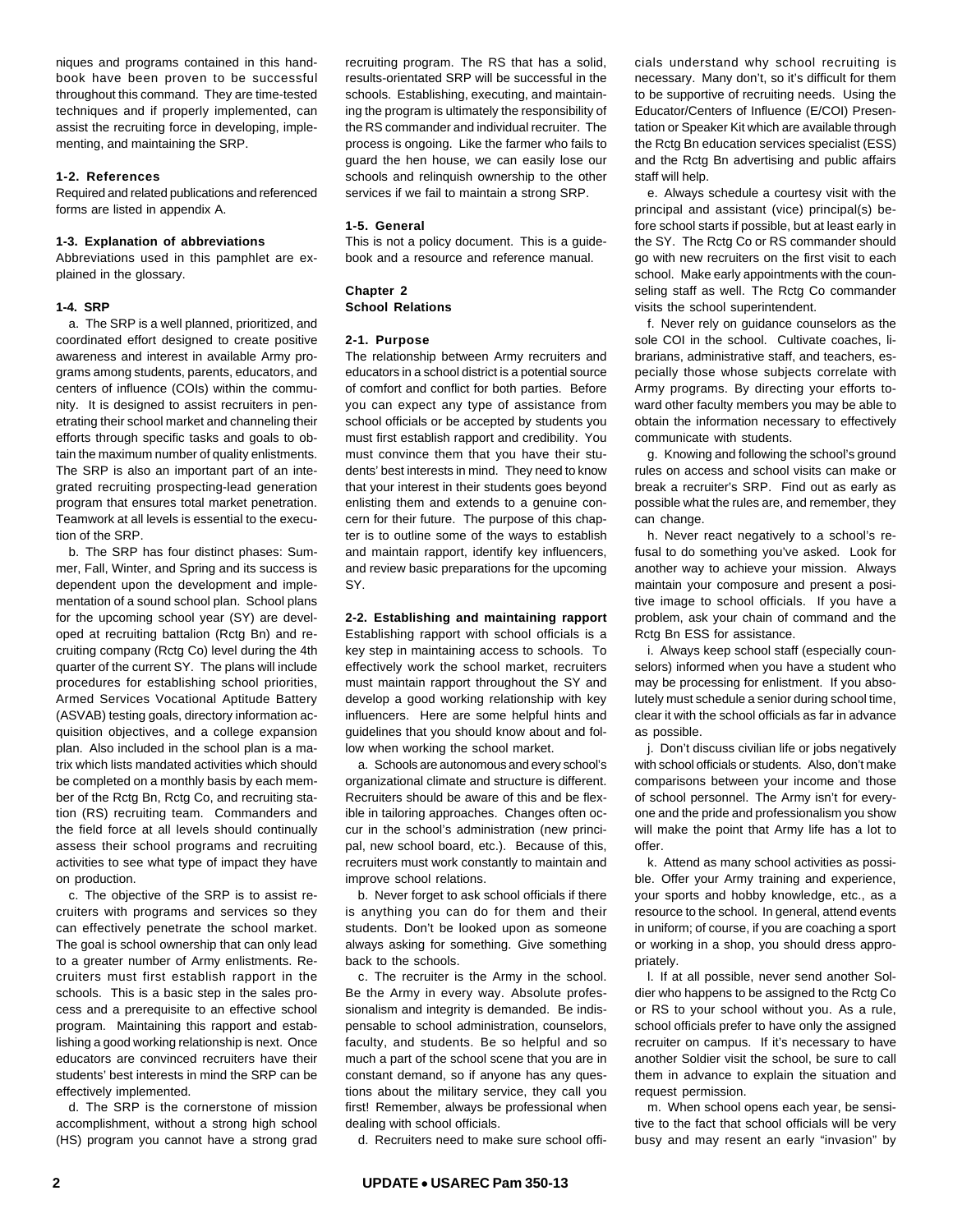recruiters. Preparation for making initial contacts with your HSs should be as follows:

(1) Find out at end of the current SY (or in the summer) when the staff will be ready to meet with you next SY.

(2) Make sure you speak with the administrator responsible for school rules and regulations as early as possible.

(3) Always keep relationships with students on a professional level. Students tend not to respect recruiters who try to become buddies. Remember, damage can be done to school relationships by careless remarks made to students. They may be reported to school officials. Examples include talking about other students' ASVAB scores; negative comments about other services; or even worse, expressing negative opinions about school officials.

n. School recruiting is critical to both shortterm and long-term recruiting success. Remember, first to contact, first to contract...that doesn't just mean seniors or grads; it means having the Army perceived as a positive career choice as soon as young people begin to think about the future. If you wait until they're seniors, it's probably too late.

### **2-3. School profile**

If you think of each school as an individual with needs and interests, it will be easier to understand what the school profile is all about. For example, one school may place a premium on its music program; another may give prominence to its athletic program. One school may place more emphasis on its academic scholarship program. Each school has a distinct chain of command structure. An effective sales approach would be to tailor a program to fit the needs and interests of the individual school. Study the school folders from previous years. Plan your activities and set forth your objectives for each school. Look for helpful people you didn't even know about. Look for things which were used or tried in the past that worked. It will be surprising the number of problems that can be solved by doing what some other recruiter has already done. Seek out important details about assigned schools (i.e., school colors, mascots, whether they voluntarily or mandatory test ASVAB and at what grade). You should have a strip map to the school from the RS, showing both distance and time to travel. Get involved in activities at the school which support its priorities. Contact the Rctg Bn ESS and the advertising and public affairs staff for historical information and Army unique programs and services which may be used in assigned schools (e.g., Concurrent Admissions Program (ConAP), College First, and March 2 Success). Many times you can use Total Army Involvement in Recruiting activities or COI events in conjunction with activities going on at your schools. This will help give you and the Army the positive exposure you need within the schools.

# **2-4. Student influencers**

Not every student will enlist in the Army. Like parents and faculty members, student influencers play an important role in your SRP. Students

who stand out as leaders among their peers are typically student influencers. Know your student influencers. Students such as class officers, newspaper and yearbook editors, and athletes can help build interest in the Army among the student body. Keep them informed. Tell them about the excellent educational benefits and the opportunities available in America's Army. Some influential students such as the student president or the captain of the football team may not enlist; however, they can and will provide you with referrals who will enlist. More importantly is the fact that an informed student leader will respect the choice of enlistment, in turn, future Soldiers feel good about their decision to join. Future Soldiers can also be tremendous influencers. Something as simple as an Army personal promotional item can help produce positive results.

# **2-5. Educator, parent, and business influencers**

Many educators, parents, and business leaders are not aware of the multifaceted opportunities that America's Army offers young people. Ensure the total community is cognizant of what programs and services are available not only for students but for school systems, parent's groups, and the business community as well. Never pass up the opportunity to address the parent-teacher association. Keep them informed. Provide them with information on the benefits of an Army enlistment. Members of the community can provide guidance and serve as positive influencers.

# **2-6. Trimester system of senior contacts**

a. A senior's plans for the future can, and will, change throughout the last year of HS. Plans to go directly into the workplace or attend college will change as the student confronts reality. For example, work-bound students may realize that they lack the necessary training and experience to land a good paying job or for some college-bound students who planned on continuing their education the expected scholarship money didn't materialize. You need to develop a prospecting plan that will help you identify and capitalize on these changes when they occur. You should use a positive approach and contact the high school seniors as follows:

(1) First contact. Contact the students during the summer between their junior and senior year; this plants awareness of the Army in their minds. Remember, first to contact, first to contract.

(2) Second contact. Contact the students sometime during the first quarter, after school begins. Give them time to allow the hustle and bustle of the new SY to settle down. At this point, seniors should begin realizing that they will graduate in 9 months or less. Encourage them to take the ASVAB when it is offered in school. They will start considering, possibly for the first time ever, their future plans and goals.

(3) Third contact. Contact the seniors in the early spring. At this point of the SY, the students should be certain about graduation. They should know about college application, acceptance, and financial aid arrangements. The end of their lives as HS students is approaching fast. This is the time reality sets in. For some it is clear that college is not an option, at least for now. Let them know that the Army can fulfill their college aspirations later on.

b. Don't get the impression that you have to contact seniors three times before you ask them to join the Army. If you can make an appointment for a sales presentation on the first contact, then do so. Remember, that you will probably need to tailor your sales message to meet the stage of the SY.

c. In summary, this chapter provided you with an overview of some of the key elements that affect your SRP. The calendar of events in chapter 5 gives you an overview of what US-AREC Reg 350-6, table 3-5, requires you to do and some ideas you might want to initiate on a quarterly basis.

## **2-7. Preparation for the upcoming SY**

a. There are some basic preparations that should be completed prior to the beginning of the SY. Have you:

(1) Reviewed the school plan for the upcoming year?

(2) Initiated school folders for assigned HSs and colleges?

(3) Contacted your summer grads?

(4) Obtained faculty lists from your assigned schools?

(5) Talked to the Rctg Bn staff about expected support?

(6) Identified and met with the counseling staff at your schools?

(7) Identified and met your local college ConAP point of contact?

(8) Scheduled a faculty COI breakfast or luncheon?

(9) Attended some of the summer school activities?

(10) Received training on ASVAB promotion and interpretation?

(11) Scheduled Army-assigned schools for ASVAB?

(12) Restocked your recruiting publicity item (RPI) racks at HSs and colleges?

(13) Scheduled a Junior Achievement presentation?

(14) Met the professor of military science (PMS) for Junior Reserve Officers' Training Corps or Reserve Officers' Training Corps (ROTC)?

(15) Made your schools aware of the Scholar/ Athlete Awards Program?

(16) Completed the HS and college priority evaluation sheets?

(17) Located the school Web site for school term schedule?

(18) Scheduled "Back to School" activities? b. As an Army recruiter, there's not a single thing on the above list that is not a part of your having a successful program. These are the basics, the obvious, the originals, the stuff you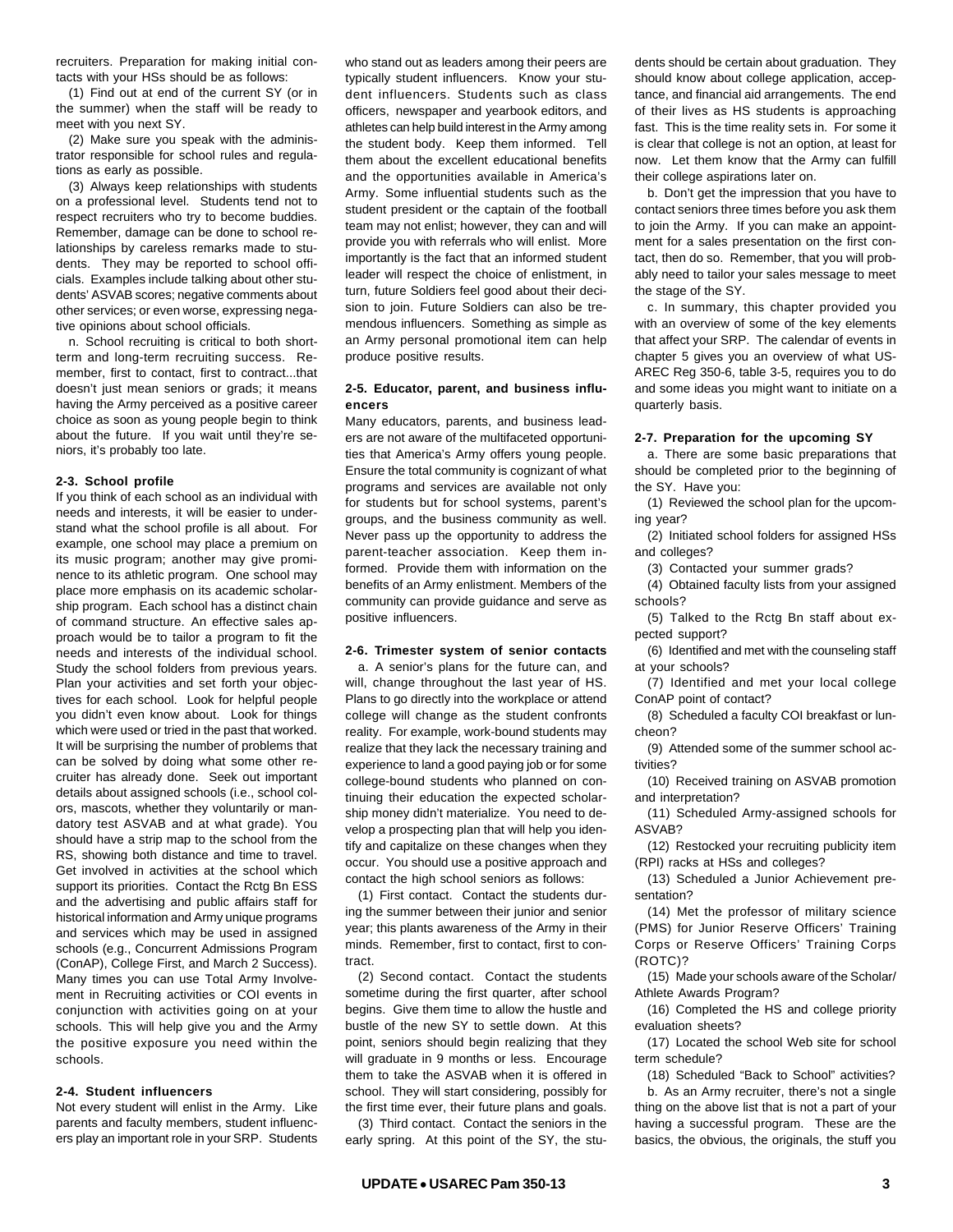do without thinking. Stop for a minute and see if maybe you could do them a little better, a little more completely, or even a little more creatively. You never know, even the basics can be improved with a fresh, innovative look.

c. These basic preparations are expounded upon in chapter 5 using a calendar of school activities format.

# **Chapter 3 School Guidelines**

### **3-1. Purpose**

The purpose of this chapter is to set forth guidelines and expectations for both school officials and Army recruiters throughout the SY. These guidelines assume that representatives of all the armed services are accorded a reception in the schools equal to the reception given to the representatives of other career and educational institutions.

#### **3-2. Annual planning meeting**

It is desirable that an annual meeting of school officials and armed services' recruiting representatives be conducted prior to the beginning of the SY. A key objective of the meeting should be to develop a clear understanding of the school district policy and procedures in the coming year.

a. Ideally, faculty representatives should include the principal, the head of the guidance department, and the school counselor with primary responsibility for military career information.

b. Each Service's recruiting representatives with supervisory or liaison authority and the designated recruiter for that school would attend. Recruiting representatives would be expected to provide the name, address, and telephone number of their respective commanding officer to facilitate quick resolution of misunderstandings.

c. Issues to be discussed at the annual planning meeting should include:

(1) Recruiter access to students.

(2) School district policy relating to the release of student directory information.

(3) Student absences for recruiting activities.

(4) ASVAB testing program.

(5) Armed services' stay-in-school policy. (6) Current information on armed services' education and career opportunities.

(7) An informational meeting early in the SY for all interested faculty members with armed services' representatives.

(8) Mutual expectations for the SY.

d. The school representatives are encouraged to discuss and make available the materials normally provided students. For example:

(1) Student Handbook.

(2) Course catalog and schedule of classes. (3) School activities; major events in the school calendar.

(4) School organization chart.

(5) A school map or floor plan.

## **3-3. Recruiter expectations of school officials**

It is reasonable for the armed services' recruit-

ers to expect school officials to:

a. Allocate opportunity for presentations and individual student contact on armed services' careers and educational opportunities on par with other career and educational institutions.

b. Display information on armed services' careers and educational opportunities along with information on all other career and educational opportunities.

c. Assist with the interpretation of ASVAB test scores as requested by students and parents.

d. Assist in developing awareness of career and educational opportunities offered by the armed services.

e. Release student directory information in accordance with legislative and school district policies.

f. Invite recruiters to participate in career fairs, college nights, and other activities where nonschool personnel present career and educational options.

# **3-4. School officials expectations of recruiters**

It is reasonable for school officials to expect armed services' recruiters to:

a. Encourage all students to stay in school to graduate. (Don't assume school officials know this as a fact. Reinforce this often.)

b. Reinforce student participation in academic, technological, and vocational courses appropriate to their career plans.

c. Encourage acceptance of the ASVAB program and aid in interpretation of the results.

d. Contact students within the guidelines established by school officials.

e. Present clear, accurate, and complete information to students, giving honest answers on both positive and negative aspects of military life, so that students may make informed choices.

f. Visit the school in accordance with guidelines established at the annual planning meeting.

g. Make appointments in advance for visits to school officials.

h. Have written permission from a student or parent, if the student is a minor, before requesting school records.

### **Chapter 4**

# **School Folders and Army Recruiting Information Support System School Information Screens**

#### **4-1. Purpose**

USAREC Form 446 (High School Folder) and USAREC Form 1256 (Postsecondary School Folder) are designed to assist recruiters in developing an effective and consistent SRP. The folders are used by recruiters to document essential information on each assigned school. School folders will be prepared on all assigned schools to include postsecondary institutions. All school visits will be documented. Each recruiter will maintain a written account in the school folder of all activities in the school that impact recruiting. School folders are also used to identify key educators and evaluate specific programs and provide each recruiter with a historical reference of past and current performance and productivity.

### **4-2. Information**

The data recorded in the following sections of the school folder reflect a profile for each school.

a. Front cover. Annotate priority and document information on type of school and enrollment. Record ASVAB information and production accomplishments and always keep information current.

b. Inside front cover. School profile to include faculty, student, ROTC information, and a monthly list of school events.

c. Inserts. Inserts include a list of school activities, school priority evaluations, college matrix, and college assessment form. All school visits will be documented.

d. Inside back cover. A continuation of the school profile to include information on school advertising, access, and directory information. Also, list the career days and the date and educator tours scheduled. Also, space is provided to store necessary school information that is not addressed on the folder itself (e.g., newspaper ads, directory lists, and other pertinent information). Keep all current ASVAB lists in the appropriate school folder.

e. Outside back cover. Space is provided to track future Soldiers.

#### **4-3. Filing and disposition**

School folders are initiated on 1 July or the next available workday.

a. The RS commander will hold current year school folders; however, it is the recruiter's responsibility to keep the data current.

b. School folders are maintained for a minimum of 2 years in the RS inactive files.

#### **4-4. Information screens**

The Army Recruiting Information Support System (ARISS) school information screens are designed to make it easier for the recruiter to access information about his or her school. This function will allow the recruiter to have updated historical data on the school's performance and productivity. This tool used in conjunction with the paper-based school folder (USAREC Form 446) will enhance a recruiter's ability to design a productive SRP. The ARISS school information function is divided into three screens. They are:

a. The School Information screen. This section is for school profile data. The basic school information (i.e., names, address, telephone number, etc.,) is an automatic input from the ARISS Top of the System. The recruiter will input faculty and academic information.

b. The School Activities screen. Recruiters will use this screen to document all accomplishments at the schools (who, what, when, where, why). This screen will display what has been accomplished and the next scheduled activity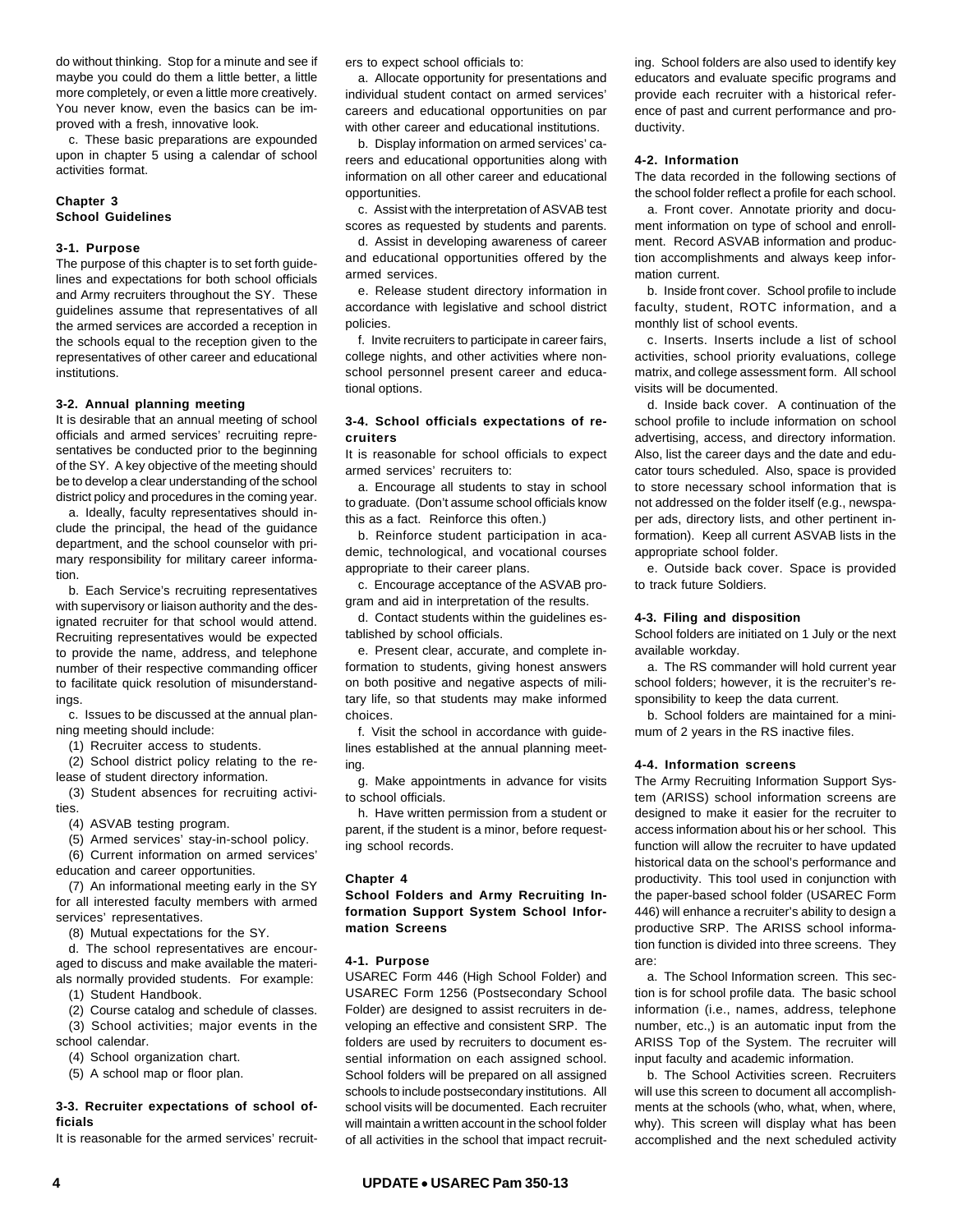at the school.

c. The Student Information screen. Recruiters will use this screen to maintain a list of key students and people at the school. Recruiters will enter the title (coach, newspaper editor, president), name, e-mail address, and telephone number of these key personnel.

#### **Chapter 5**

# **Calendar of School Activities (Month-by-Month) Overview**

### **5-1. July**

a. July is the month that your school program officially begins. Initiate your school folders (USAREC Form 446 and USAREC Form 1256) on 1 July or the next available duty day.

b. Contact school officials for appointment to discuss new or changed Army programs, confirm this year's school policies, and schedule or confirm ASVAB dates.

c. Schedule career day, job fair, presentations, etc.

d. Request directory information from registrar, dean, principal, or helpful school administrator (preferably electronically).

e. Restock RPI rack, request activities calendar, sporting event schedules, etc.

f. Training, ideas, and resources.

(1) Attend Rctg Co training or update training on ASVAB, ConAP, Junior Achievement Program, and Federal school access laws.

(2) Each RS should receive a supply of desktop calendars for delivery to schools and key education staff. Contact the advertising and public affairs staff for specific dates of delivery.

(3) Try to obtain a schedule of HS faculty or college staff meetings. Coordinate through your company leadership team (CLT) for a COI event for the faculty. A luncheon presentation of what the Army offers young people will enhance your relationship with the entire school faculty. Start with our shared goals for students of staving in school, off drugs, and out of trouble.

(4) Many faculty members are prior service or are current members of the United States Army Reserve (USAR). Try to identify these individuals and develop them as COIs. Your goal is to develop as many COIs as possible in the schools. Don't forget the administrative staff since many of them act as representatives for the school policymakers. Establish and maintain rapport and always treat them with respect. Also, have something to give them (pen, calendar, cup, donuts, etc.,) and always remember secretary's week with a card or flowers.

(5) Obtain a copy of the HS fall sports and activity calendars. Contact the CLT to arrange to have the schedules copied with the RS address prominently displayed. Post them throughout the RS area, including restaurants, arcades, and anywhere else students congregate.

(6) Join the local chamber of commerce. This is a great source of potential COIs and very important persons. The chamber of commerce is also an excellent source of obtaining demographic data and market trends. The chamber schedules speakers...schedule the commander.

(7) Make an appointment to discuss the upcoming SY with the PMS or Director of Junior Reserve Officers' Training Corps.

(8) Visit ConAP points of contact at your assigned colleges.

## **5-2. August**

a. Determine ASVAB scheduling of assigned schools.

b. Training, ideas, and resources.

(1) Contact the school's student government and set up a meeting to discuss what the Army and you can do to assist them in the upcoming SY (chaperon, give a speech, tour a reserve center, etc.).

(2) The football team usually starts practicing in August. Contact the coach and volunteer to assist in leading calisthenics or calling cadence during team runs.

(3) Use your split-training USAR future Soldiers at every opportunity. Ask them to assist you with school activities that correspond with Army activities. Ensure that using the Soldiers does not interfere with their school obligations.

(4) Remember that, although the faculty is working at full strength in August, things around the HS tend to be hectic during this time of year. Make an appointment prior to going to the HS.

#### **5-3. September**

a. Continue to establish rapport with the HS faculty. Begin your ASVAB program and schedule the exam as early as possible.

b. Arrange for ASVAB pretest promotion activities.

c. Arrange for ASVAB interpretation activities.

d. Develop a plan to visit all schools and post in your planning guide.

e. Get dates of college career days and nights.

f. Training, ideas, and resources.

(1) Distribute desk calendars to your assigned schools.

(2) Discuss the benefits of the ASVAB with school officials. Talk with students and faculty about the ASVAB being a no-cost service that students can use to help determine their future career paths. Explain benefits of junior testing to the counseling staff.

(3) Attend athletic events at the HS. Make sure you wear your uniform and have RPIs on the Montgomery GI Bill (MGIB), Army College Fund (ACF), and ConAP and have plenty of business cards.

(4) Get involved with the parent-teacher association. At this stage, many parents will be pondering how they will finance their child's education. The Army is a viable option for them and the student.

(5) Many communities have Labor Day activities, parades, etc. Get involved through the local chamber of commerce. If your school has a color guard, offer to train them in drill and ceremonies. Obtain a tactical vehicle from a local USAR troop program unit and drive it in the parade with your future Soldiers riding along.

(6) The HS registration may be hectic. Go to the HS, offer your assistance in registration and any other administrative help you can give. Remember: You need all the blueprint information on your HS you can get. The good HS program is a proactive one; the early bird gets the worm. This means, first to contact, first to contract.

(7) Coordinate with school officials to eat lunch in the school cafeteria several times each month. This will give you more visibility, and will help you identify potential candidates for any opportunities and enhance your contact milestones.

(8) Deliver donuts and coffee for the faculty once a month. This will help in scheduling classroom presentations and advise teachers of the many Army opportunities.

(9) Hispanic Heritage Month. Participate in events as available.

#### **5-4. October**

a. Determine ASVAB scheduling of assigned schools.

b. Training, ideas, and resources.

(1) Homecoming normally happens in October. Coordinate with the homecoming committee to get involved with the parade. Use a tactical vehicle as described in paragraph 5-3. Offer to be a chaperon or escort for homecoming activities and coronations.

(2) Contact Army-assigned unscheduled schools for ASVAB.

(3) Many schools publish their first issue of their newspaper in October. Coordinate with the Rctg Bn advertising and public affairs staff to place an advertisement. Ensure that we meet all financial obligations in a timely manner.

(4) As the month before elections, October is a great time to give presentations to school history and government classes about the electoral process and how the Army serves a vital role in the security of our nation.

(5) Get involved with local Boy Scout troops. Scoutmasters are typically happy to get any assistance you can offer. Many scouts are HS students and potential enlistees or student influencers.

(6) Order personal presentation items (pens, bags, mousepads, mugs) as needed monthly for special events.

#### **5-5. November**

Training, ideas, and resources.

a. Basketball season begins. Distribute new schedules for the basketball season. Assemble and offer a color guard for the opening home game.

b. Prior to Thanksgiving, many student organizations gather food baskets for needy citizens. Offer your assistance and get involved. Offer your RS as a collection point and volunteer to distribute the food baskets.

c. Attend as many school holiday functions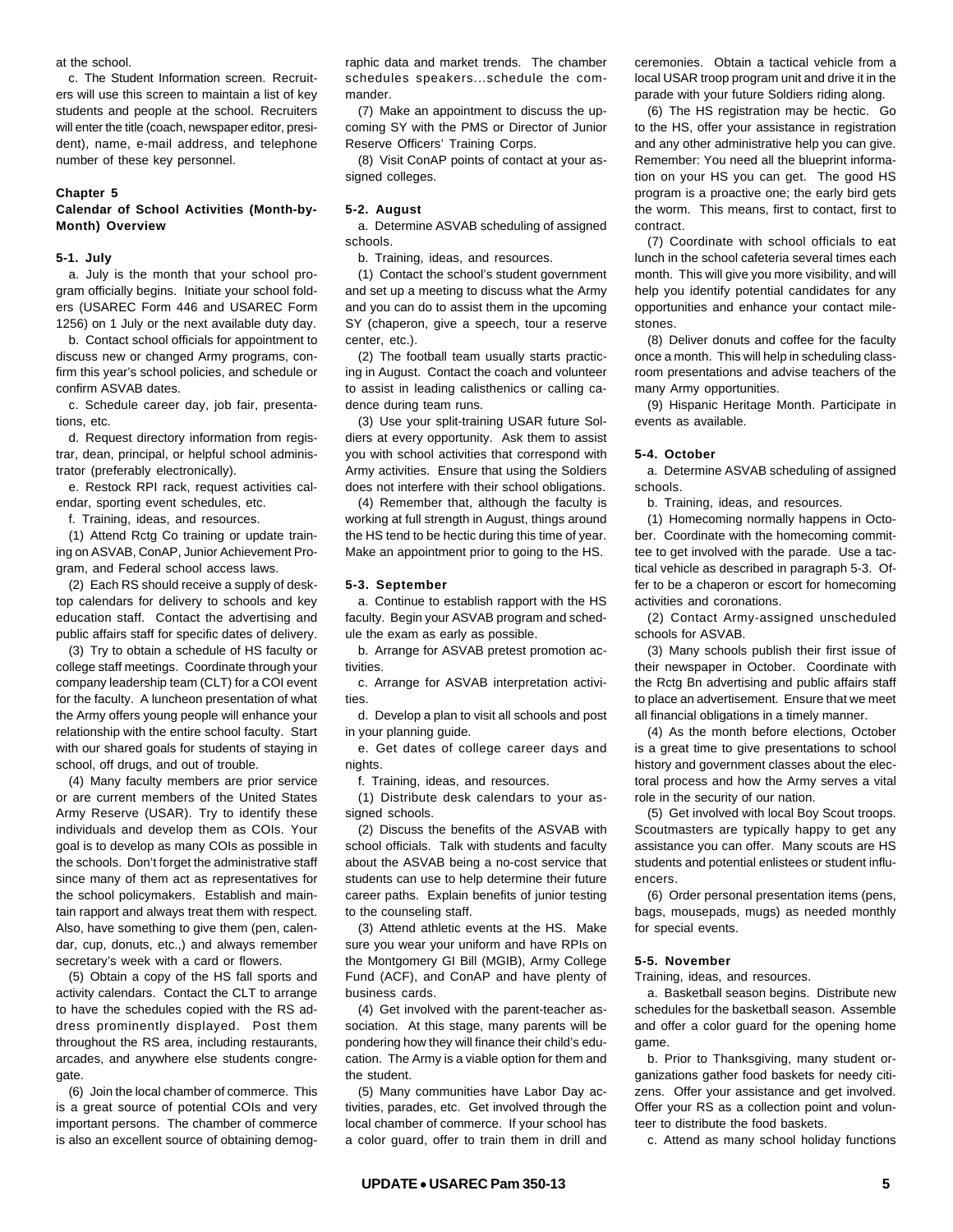or assemblies as possible. Wear your class A or dress blue uniform when appropriate.

d. Observe Veterans Day by planning a luncheon to honor school faculty members who are veterans and invite all faculty members (excellent COI function).

e. During November, "Education Week" occurs throughout the United States. Coordinate a COI event for key officials. Contact the Rctg Bn ESS and advertising and public affairs staff for ideas and implementation guidance.

# **5-6. December**

Training, ideas, and resources.

a. Set up school career day presentations.

b. Contact college students who are home during the holidays (remember that many firstyear college students do not return to school after the first semester).

c. Offer to be a timekeeper at football games.

d. Participate in HS holiday events.

e. Get with other service recruiters and compare the size of your future Soldiers pool to theirs. Are you behind the power curve? Which service is doing well and what should you do to alter your sales presentations?

f. Establish a point of contact at the school to obtain HS letters and/or transcripts during the holidays.

g. By December our future Soldier population is substantial in several schools. Inform the principal, in writing, about the educational benefits earned by his or her students.

### **5-7. January**

Training, ideas, and resources.

a. Obtain a list of mid-term graduates and contact them as soon as possible.

b. Turn up the tempo on contacting your juniors. Get a jump on the competition.

c. Dr. Martin Luther King Jr's birthday is in January. Wear your dress blues and participate in school events commemorating this holiday.

d. Contact your first-year college students to see if they returned to school. How is their second semester financial situation?

#### **5-8. February**

Training, ideas, and resources.

a. Coordinate and execute Total Army Involvement in Recruiting events.

b. February is an excellent time to take advantage of active duty for special work and hometown recruiter assistance Soldiers. Contact last year's graduates who are in the USAR and involve them in activities at their alma mater HS.

c. Conduct an educator luncheon (COI) and invite the Rctg Bn commander to be the guest speaker.

d. Contact the HS athletic director and arrange for an exhibition basketball game between the faculty and Army recruiters. This is an excellent way to build rapport in the HS. Ensure that the school does not conduct the game during any event where they charge admission.

e. Black History Month. Participate in events

as available.

### **5-9. March**

Training, ideas, and resources.

a. Have the Rctg Bn advertising and public affairs prepare certificates for those faculty and staff members who have aided you in your HS recruiting efforts. Have the Rctg Bn or Rctg Co commander present these certificates at a COI event.

b. Continue to advertise in school newspapers and conduct class presentations.

c. Award certificates of appreciation to key influencers.

#### **5-10. April**

Training, ideas, and resources.

a. Continue involvement with the chamber of commerce.

b. Arrange now for next SY's ASVAB testing dates with the school administrator.

c. Track and field meets begin. Offer to be a timekeeper or a coach's assistant.

d. Baseball season starts. Offer assistance to the coach.

e. Followup with school administrators to ensure USAR scholar/athlete nominations have been submitted to the Rctg Bn advertising and public affairs section.

#### **5-11. May**

Training, ideas, and resources.

a. Armed Forces Week activities.

b. Since Memorial Day occurs in May, there are normally many patriotic events in the community and in the schools during this month. Contact the HS to find out what events they are involved with and offer any assistance possible.

### **5-12. June**

Training, ideas, and resources.

a. Coordinate with your CLT to have the Rctg Bn commander send thank you notes to those staff and faculty members who have been helpful to you during the SY.

b. Secure and present USAR Scholar/Athlete Awards at HS graduation or award ceremonies.

c. Coordinate with school officials so you can present certificates to those future Soldiers who have enlisted during the SY.

d. Assist in arranging a color guard for the graduation ceremony.

e. Coordinate with school officials to determine if they can use your assistance during summer school. The faculty is normally shorthanded during the summer and they will probably welcome your help.

f. Maintain close contact with your future Soldiers. Secure their HS diplomas and ensure you get copies of them to the Military Entrance Processing Station prior to their ship date.

#### **Chapter 6 ASVAB**

#### **6-1. Program description**

ASVAB, developed at the direction of the Department of Defense (DOD), is offered through the student testing program to HSs and other educational institutions. The program serves as a means of sharing extensive knowledge and experience in aptitude testing, career planning, and occupational information with students and their counselors, and as a means of stimulating interest in military jobs and training opportunities in the armed services.

#### **6-2. Purpose**

Within the United States Army Recruiting Command (USAREC), ASVAB is designed to:

a. Provide the field recruiter with a source of leads of high school seniors and juniors qualified through the ASVAB for enlistment into the Active Army and Army Reserve.

b. Provide HS students and their counselors with a tool for vocational career exploration through evaluation of students' current aptitudes as measured by the ASVAB and the occupational data provided from Army classification experience.

#### **6-3. Recruiter responsibilities**

a. Coordination of ASVAB scheduling in Armyassigned schools. The form used is USMEPCOM Form 601-4-3-R-E (Student ASVAB Test Record).

b. ASVAB test promotion in HSs, vo-tech schools, and postsecondary institutions in assigned area.

c. Be present during testing sessions in assigned schools to ensure proper coordination. d. Serve as test proctors, as required.

e. Use ASVAB service printouts to your advantage in contracting and enlisting qualified personnel.

f. Observe and abide by school mandated restrictions on the use of ASVAB printouts to contact students.

g. Assist schools in the process of interpreting the ASVAB test results to students.

h. Request additional training, as needed, on marketing the ASVAB and test interpretation from the ESS.

### **6-4. Marketing the ASVAB**

a. As a recruiter, one of your most important responsibilities will be arranging the ASVAB in your schools. This process is called "Marketing the ASVAB." Each SY you receive a list of Army-assigned schools from the Military Entrance Processing Station in which you are responsible for scheduling the ASVAB. Some schools that traditionally test have already been scheduled prior to the SY and others only allow testing on a voluntary basis. You need to concentrate on both scheduling those schools that do not have a test date and encouraging all schools to test classwide. The Rctg Bn ESS should be able to provide you with guidance and assistance in those schools that elect not to administer the ASVAB.

b. Marketing the ASVAB requires that recruiters know the rules of the school and the key decision makers. The school guidance counselor is usually responsible for student testing and career development. The principal runs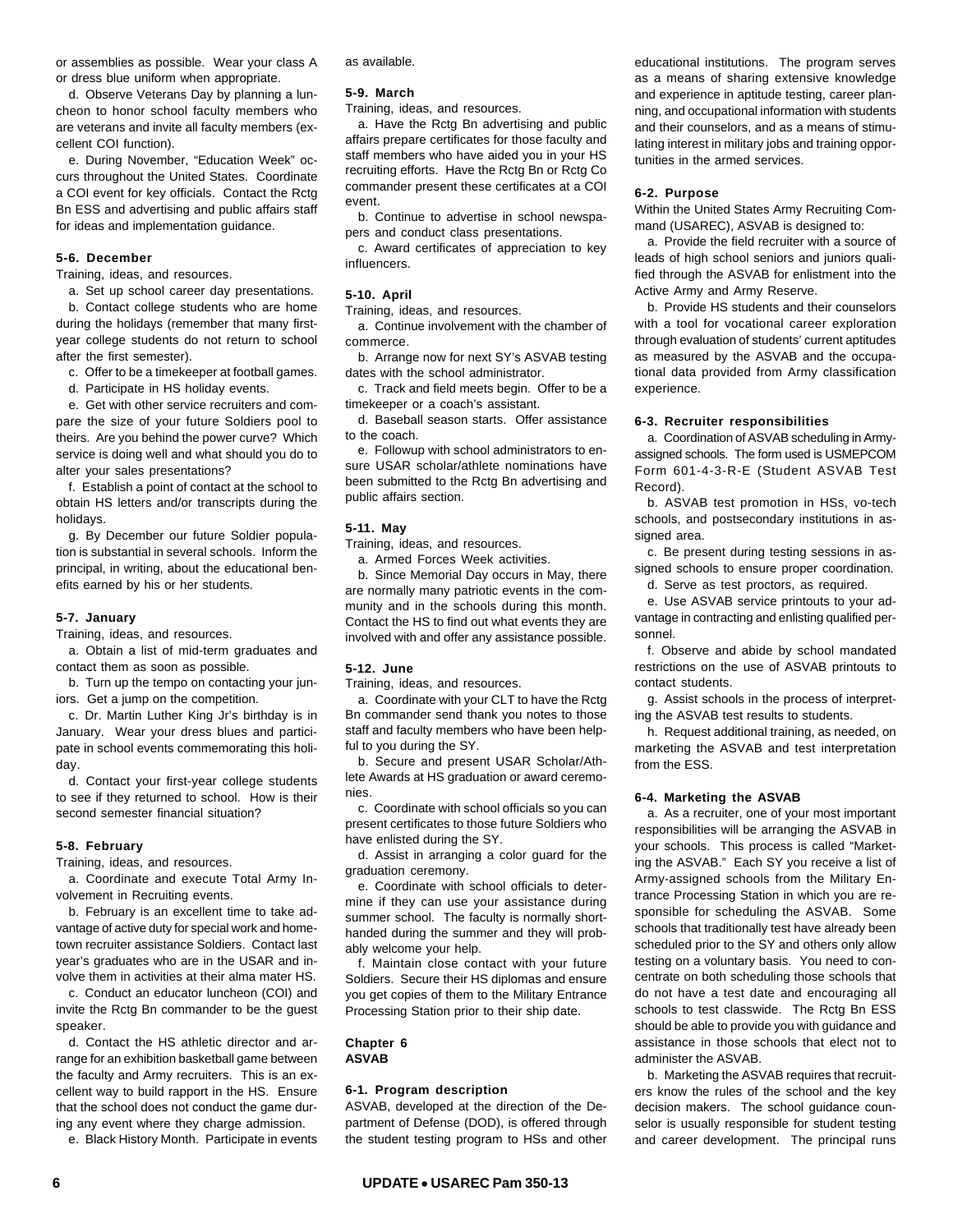the school, sets the policies, and for the most part is the key decision maker. However, in some cases the school's policy on testing is established by the superintendent and/or school board. Once you know who makes the decision, you need to followup with a meeting or presentation on the benefits of ASVAB testing.

## **6-5. Benefits**

a. First, from the recruiter's perspective, the ASVAB is not only a valuable tool used to maintain and improve school relations but it is also specifically designed to provide recruiters with a source of prequalified leads. The ASVAB prequalifies potential applicants academically before more expensive and time-consuming medical and moral qualifications are done. The ASVAB recruiter printout provides information you can't get from any other list. It gives the recruiter the students' Armed Forces Qualification Test scores, military aptitude composites, and career goals. It identifies the best potential prospects for recruitment that allows recruiters to work smarter. The printout provides the recruiter with concrete and personal information about the student. The information is important when initially discussing careers and educational incentives with potential applicants. The ASVAB recruiter service printout is a working document that provides recruiters with a list of students qualified for military service with test scores that are valid for enlistment for 2 years.

b. The ASVAB is also a comprehensive career exploration program that benefits all students and schools that participate. The ASVAB testing program provides students with a structured approach to career and vocational planning, identifies student academic strengths and weaknesses, and provides information on student interests to assist in career and educational decisionmaking. Schools benefit from the program because ASVAB and all the related services and materials are provided at no cost. Schools receive a cost effective career exploration program that meets or exceeds most state-mandated career planning policies. For college-bound students the ASVAB is a very reliable academic ability predictor and is a good practice test for the Scholastic Aptitude Test and American College Testing.

### **6-6. March 2 Success**

a. March 2 Success is a highly interactive online program to provide HS and college students easy access to test preparation. The program, sponsored by the Army, allows young men and women to participate in up to 30 hours of instruction in more than 50 self-paced online lessons covering Math, English, and test-taking skills.

b. The goals of the Army's March 2 Success Program are:

(1) To build the image with students, parents, and educators that the Army is high tech and career oriented.

(2) To build rapport and strengthen the working relationship between recruiters and school officials.

(3) To enhance test scores, including the ASVAB.

c. Recruiters are encouraged to offer this online test preparation program to schools at no cost to them. This will provide all students the opportunity to improve their test-taking skills and improve their standardized test scores. By developing and offering this program the Army is extending its commitment to success to young adults still in school by becoming partners in education. For more information, brochures, and posters contact the Rctg Bn ESS.

d. Recruiters are authorized to recommend this program to applicants in order to prepare for the ASVAB.

# **Chapter 7**

**Education Incentives**

## **7-1. General**

Over the years individuals have stated that money for college was one of the dominant reasons for their enlisting in the Army. In response to the needs of individuals wishing to further their education at a college or vocational-technical school, the Army offers six programs that provide financial assistance to attend college during and after service. They are the MGIB, ACF, Selected Reserve GI Bill, Loan Repayment Program (LRP), eArmyU, and tuition assistance (TA). Additionally, some states offer special veterans educational benefits. These programs will fit many needs:

a. For students who want to attend college after completing Army service.

b. For students who want to join the Army after completing college.

c. For students who want to join the Army with some college credits and continue both as a college student and serve in the Army.

d. For students who want to attend college while in service.

## **7-2. Purpose**

a. To encourage college-capable individuals to defer their college until they have served in the Army.

b. To fill the various Army skills with capable individuals.

c. To demonstrate to the education community that the Army is concerned with assisting Soldiers by providing financial assistance for postsecondary education.

### **7-3. Recruiter responsibilities**

a. Be familiar with all aspects of these programs.

b. Offer each of these programs according to the needs of the individual.

c. Inform HS counselors of the MGIB, Selective Reserve GI Bill, ACF, and TA programs.

d. Ensure that teachers, counselors, and parents receive information and RPIs on these programs.

e. Discuss the LRP with college financial aid officers, college graduates, and college students.

f. Be familiar with state-sponsored veterans education programs.

#### **Chapter 8 ConAP**

#### **8-1. General**

ConAP assists recruiters in enlisting collegebound, Army-eligible prospects into the Army while at the same time arranging for them to make a plan to enroll in a Servicemembers Opportunity College. ConAP is an initiative of US-AREC, with cooperation of 1,700 participating colleges, to increase the number of Army veterans and reservists who enroll in college and use their MGIB education benefits. The program helps prospects realize that an Army enlistment prepares the way to college since enlistees establish a "home college" that accepts transfer credits and recognizes Army training and job experience for possible college credit.

# **8-2. Purpose**

The purpose of ConAP is to develop leads, cut losses of future Soldiers, and enroll more veterans and reservists in college.

### **8-3. ConAP benefits**

a. For recruiters, ConAP develops leads among young men and women interested in college and who need money for college. It also creates mutually beneficial contact with college admission officers.

b. For new Soldiers who formally state their intent to enroll, the process is completed when they are eligible for MGIB education benefits; and they have created an all important plan to attend college after leaving the Army.

c. It benefits the HS by enabling more graduates to go to college with access to MGIB education benefits.

d. Colleges benefit with higher enrollments of mature, motivated students with job experience and financial resources, and since the application process is complete, the Soldier has bonded with a "home college."

### **8-4. Recruiter responsibilities**

a. Pass out ConAP literature to leads, parents, HS officials, college officials, and civic leaders.

b. Meet the ConAP points of contact at your local colleges and create a good working relationship. Remember that these individuals are also your doors to the rest of the college.

c. Inform every enlistee of the benefits of ConAP. Assist them in filling out the necessary forms.

d. Maintain your enlistees' interests in ConAP and you will have few losses of future Soldiers. Call it good future Soldier management. Studies have shown that enlistees participating in ConAP are three times more likely to ship than those not participating in ConAP.

## **Chapter 9 E/COI Tours**

# **9-1. General**

E/COI tours are designed to be professionally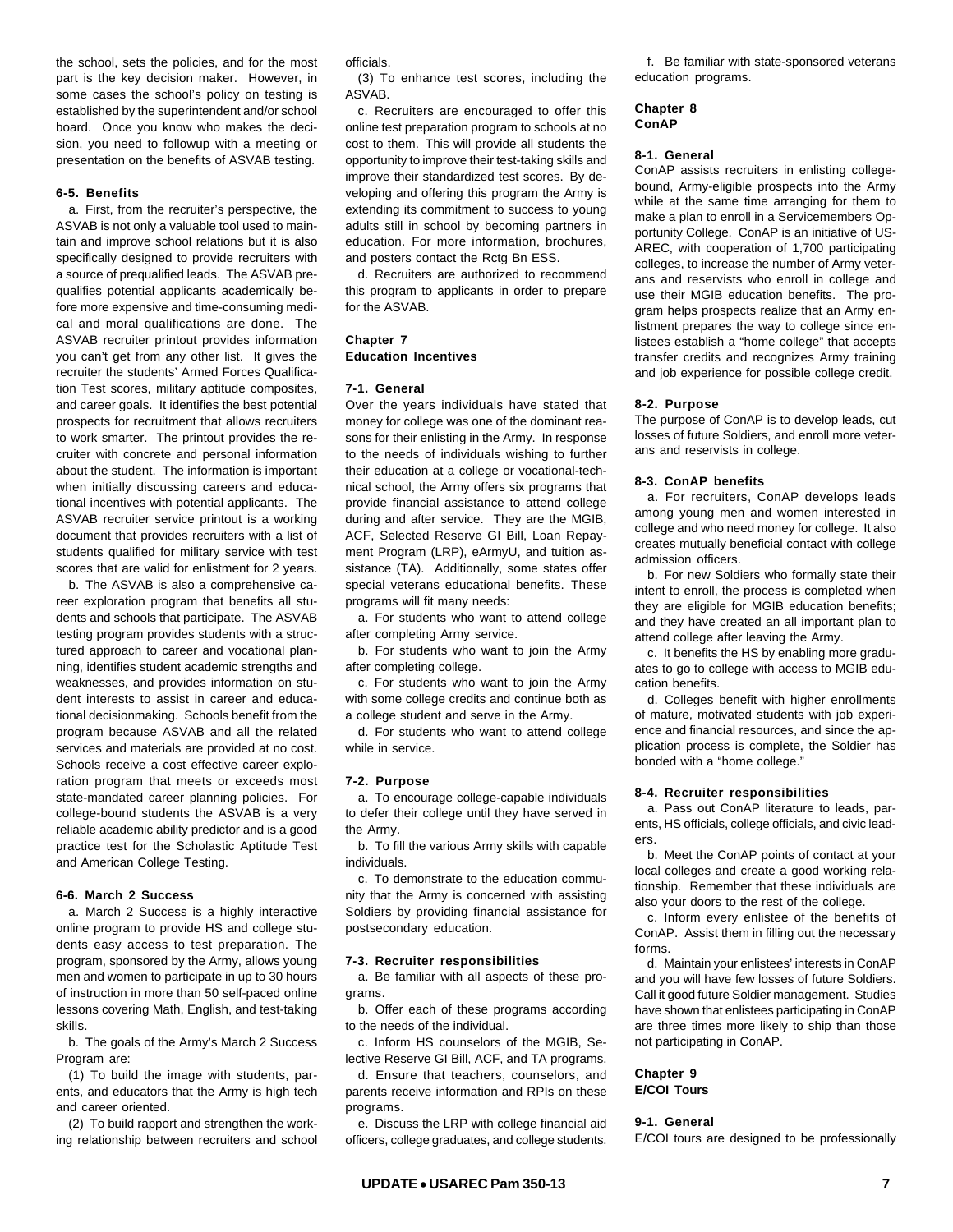enriching experiences for key influencers. They are not junkets or rewards for cooperation with recruiters. Tours are resources that must focus on those areas (access, ASVAB testing, and release of directory information) that need special attention. Tours provide E/COIs the opportunity to view Soldiers in a training environment. Many participants become informed supporters who publicize and promote Army opportunities with students, graduates, and other key influencers.

## **9-2. Purpose**

The purpose of E/COI tours is:

a. To support the recruiting force by improving recruiter access to the school market.

b. To pass on the following messages to tour participants:

(1) Education and training opportunities in America's Army are excellent.

(2) Army interest in Soldier welfare and development matches the concern educators have for their students.

(3) Training and educational opportunities make the Army a competitive choice worthy of consideration by every graduating HS student.

c. To request support from educators and key influencers for improving access to schools, arranging availability of directory information, and administering the ASVAB.

#### **9-3. E/COI tour nominations**

Rctg Bns are authorized and funded to conduct at a minimum, one E/COI tour per fiscal year. Each Rctg Co is limited in the number of nominees depending on the size of the tour. It is usually the recruiters who submit the nominations. Don't just nominate friends of the Army. Mix in some pro-Army selections with openminded neutrals and undecided influencers. Choose people who can help. Key influencers among HS students are guidance counselors and teachers who can testify as to the quality of Army educational benefits and technical training. Key policymakers are principals, superintendents, and school board members who can establish a more favorable policy toward school access, ASVAB testing, and release of directory information. College administrators, financial aid counselors, admissions officers, and registrars can support recruiters and influence students at the postsecondary level.

#### **9-4. Recruiter responsibilities**

a. Assess your school market to determine problem areas. Identify those key influencers and policymakers who can help remove the barriers to recruiting.

b. Submit your nominations through appropriate channels to the E/COI tour program manager. Provide accurate address information for written invitations.

c. Followup with the nominee to ensure that the tour invitation is received. Coordinate with tour program manager if your tour selection has agreed to participate.

d. Escort and transport tour participants to

and from the departure point.

e. Immediately following the tour, followup with your E/COIs. Accept volunteered support and request additional assistance (testing, access, etc.).

### **Chapter 10**

**Postsecondary Schools Recruiting Program**

#### **10-1. Colleges and universities**

The college recruiting market consists of regionally accredited 2-year (community and junior colleges) and 4-year (colleges and universities) degree-granting postsecondary institutions. This market is an excellent source of potential Army enlistments due to the high percentage of students who drop out of college, particularly during the first 2 years. Colleges are shared markets within RSs. The Rctg Co commander is responsible for initiating the actions required to establish an ongoing college recruiting program. RS commanders are responsible for ensuring that recruiters work their assigned colleges in a planned, systemic manner and the assigned recruiter will serve as the college's point of contact for all recruiting activities. In all contacts with college officials, recruiting personnel should emphasize that the Army is only interested in recruiting former students who have dropped out and those students who are about to graduate, and in helping current students stay in school through enlistment in the USAR.

# **10-2. Other degree-granting institutions**

Operating institutions of higher education legally authorized to grant degrees are not limited to colleges and universities. Vocational-trade schools are nationally accredited 2- and 4-year degree-granting private for profit (proprietary) postsecondary institutions. These institutions are recognized by the American Council on Education and listed in the degree-granting section of the Accredited Institutions of Postsecondary Education book published for the Council of Higher Education Accreditation. These business schools and technical institutes are widespread and represent a "hidden" market that is often times ignored by the recruiting field force. The Rctg Bn ESS, Rctg Co commanders, and RS commanders need to identify the degreegranting vocational-trade schools in their area of operation and approach and treat this market in a manner similar to 2-year colleges. When discussing Army recruiting with school officials from these institutions emphasize placement in a skilled specialty, educational incentives, and accelerated promotions.

#### **10-3. Nondegree-granting institutions**

Another segment of the postsecondary recruiting market that is often overlooked is fully accredited postsecondary certificate and diploma programs. These schools are recognized by the American Council on Education and listed in the nondegree-granting section of the Accredited Institutions of Postsecondary Education book. This category includes postsecondary vocational-technical schools, career centers, academies, learning centers, training centers, and technical institutes. These institutions train for specific occupations and careers. Examples of occupations include: Practical nursing, computer operator, medical assistant, automotive repair, welding, hairstyling, truck driving, and cosmetology. When discussing Army recruiting with students and graduates from these institutions, stress skill training and related Army occupational specialties.

#### **10-4. School visits**

a. The Rctg Co commander should take the lead on initial visits to colleges. Initial visits should accomplish the following:

(1) Conduct a meeting with the ConAP point of contact at each participating college.

(2) Identify and collect demographic information about the college, faculty, and students.

(3) Introduce the assigned recruiter to key COIs within the administration.

(4) Use the Solomon Amendment to request college student recruiting information.

(5) Establish a schedule and location for Regular Army and USAR recruiters to interview interested students. Locations should be mutually agreed to by the school and the recruiter.

(6) Identify and request displays, RPIs, public service announcements, and advertising outlets throughout the college.

(7) Orient the recruiter to the layout of the campus.

b. Effective recruiting on the college campus requires recruiters to understand differences which exist between colleges and HSs.

(1) Students are older and more mature on college campuses.

(2) Students and/or parents are paying tuition to attend college. Personal debts can accrue and student loan repayment plans can be very appealing to these students.

(3) College personnel may feel threatened by the presence of Army recruiters on campus. Every effort must be made to avoid giving the impression that the Army is on campus to cause students to drop out of school.

(4) College students are more focused on opportunities in the workplace following graduation. Use of the USAR Job Vacancy Report will provide students with information on parttime Reserve positions in the area. (The USAR Job Vacancy Report, which is produced monthly by the Rctg Bn operations section and found on the goarmy.com Web site, can serve as a want ad, but more importantly it will generate leads.)

(5) The following are also effective tools to assist in the recruiting process on the college campus.

(a) MGIB and ACF. (Money to continue postsecondary education.)

(b) LRP. (Money to pay off federally-insured student loans.)

(c) ConAP. (Program to enroll in college concurrent with Army enlistment.)

(d) DOD Student Testing Program. (Pro-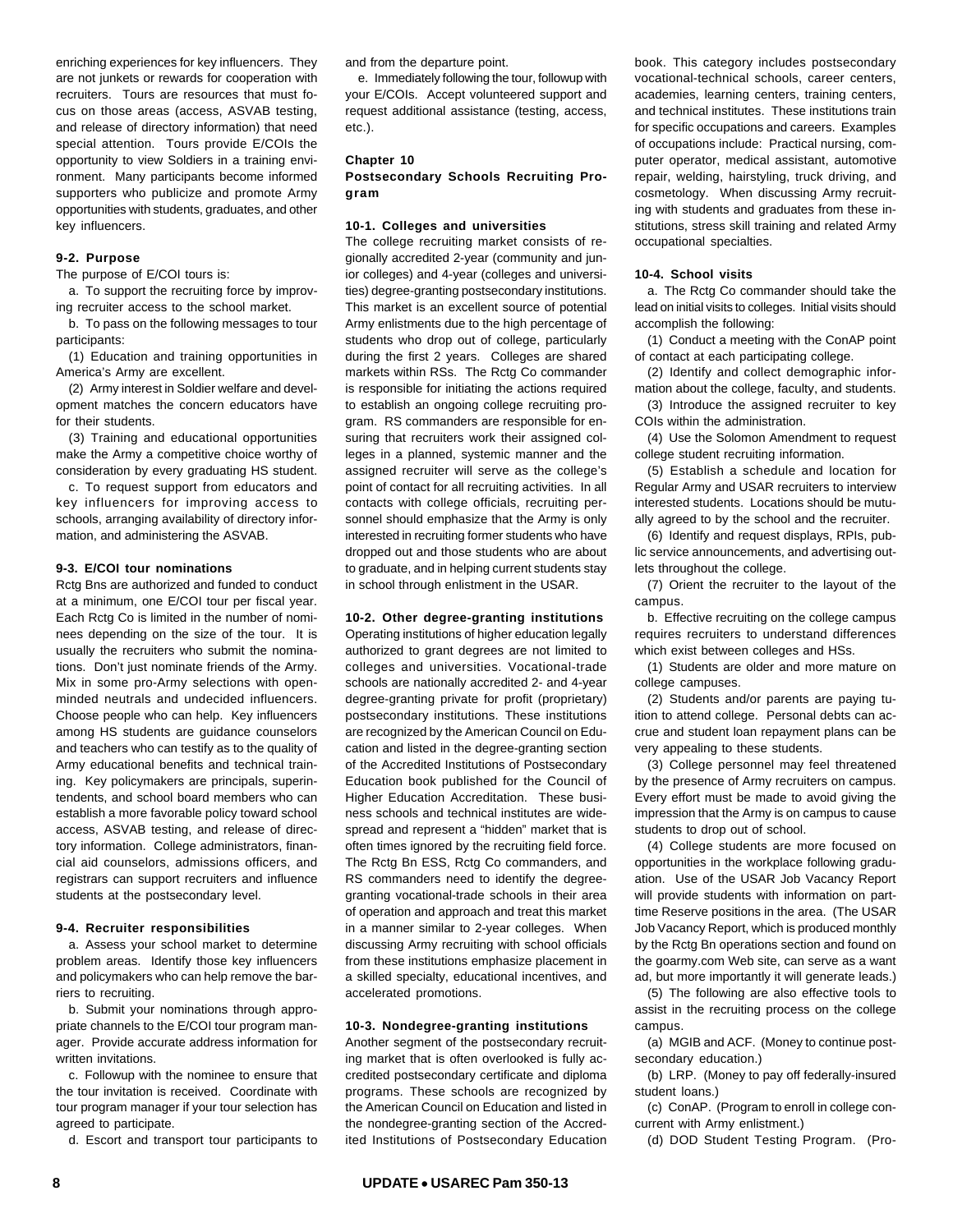gram to further enhance student career exploration.)

(e) Accelerated promotion for education. (Increased rank and financial incentive for postsecondary education.)

(f) Army Civilian Acquired Skills Program. (Increased rank and financial incentive for postsecondary training and experience.)

(g) Specialized Training for Army Reserve Readiness. (A USAR program which pays for training in health care specialties.)

(h) Warrant Officer Flight Training. (Flight training.)

(i) Army Continuing Education System and TA. (Inservice education programs and up to 100 percent TA.)

(j) ROTC and Officer Candidate School programs. (Commissioning programs.)

#### **10-5. Recruiter activities**

a. Develop a working relationship with as many of the following as possible: Director of student affairs, career placement officer, college registrar, financial aid officer, dean of students, director of student housing, veterans affairs officer, PMS, ConAP officer, department chairpersons, and any professor in a specific field that might be helpful in making presentations or communicating Army opportunities.

b. Obtain a copy of the college catalog which contains information about the academic calendar for the SY. It also contains the programs of study.

c. Plan a future Soldier event and invite the ConAP representative at the college to make a presentation and assist in completing college applications.

d. Invite key staff to participate in upcoming educator tours.

e. Work with the placement office to help students who are looking for jobs. In a number of cases this office is helping graduates find fulltime work after graduation, but some will be interested in part-time situations, such as the USAR. (Use the USAR Job Vacancy Report.)

f. Work with the financial aid officer to make presentations on the LRP.

g. Request through the chain of command to take a morning class using Army TA.

h. Target vocational markets. The nonreturn rate in vocational programs is extremely high because students get enough training to become employable. Vocational instructors realize this. Recruiters should target one department (e.g., Allied Health) per month by offering class presentations on available jobs, by conducting job interviews at scheduled times, and by offering USAR opportunities to allow students to continue their college education.

### **10-6. Stop-out cycle**

a. There are certain times during every semester when, if students are going to drop out, they will do so. For those schools on the quarter system, the same principles apply, but the number of weeks will differ.

(1) The first is usually 6 weeks into the se-

mester when a student can withdraw with no academic penalty and still receive a refund.

(2) The second is usually 11 weeks, plus or minus, into the semester when a student can still withdraw with no academic penalty but does not receive a refund.

(3) The third is after the semester ends and grades are received, and tuition must be paid for the next semester.

b. Generally, attrition during the first year of college is higher than in subsequent years, and occurs especially at the mid-term grading period, at the end of the first semester, and again at the end of the second semester. Students drop out during this time because they are homesick, have to work, are out of money, or are in academic difficulty.

#### **10-7. Lessons**

To summarize this section there are five lessons that apply to postsecondary recruiting.

a. Visit the campus and pick up the college catalog that contains information about the academic calendar for the SY, profile of the school, and major programs of study.

b. Visit and introduce yourself to four key administrators: Registrar, financial aid officer, job placement officer or career counselor, and veterans affair officer. USAR recruiters should also leave a copy of the USAR Job Vacancy Report at the job placement office.

c. Focus on the freshman class because they will have the highest dropout rate. They often lack both the direction and funds to fully pursue their education.

d. Review the catalog and focus on the times when students are most likely to consider leaving school. (Review para 10-6, stop-out cycle.)

e. Coordinate with school officials on a time (monthly) and place (student center) to set up an information table. You may not talk to many students initially, so don't get discouraged, but as the semester progresses more students will talk with you about their future and what the Army has to offer.

#### **Chapter 11**

**Release of Student Recruiting Information**

#### **11-1. Solomon Amendment**

Establishes a policy whereby the military services are provided the same opportunities to inform postsecondary students of military career options as are available to other employers. The policy also identifies the actions that can be taken against any institution that has a policy of denying or effectively prevents for the purposes of military recruiting entry to campuses, access to students on campus, or access to student recruiting information (lists).

a. Postsecondary institutions can be denied access to certain Federal funds for preventing military recruiting on campus.

b. DOD will determine if the postsecondary institution has a policy or practice that either prohibits or in effect prevents:

(1) Entry to campus or access to students (who are 17 years of age or older) on campuses for the purpose of military recruiting; or

(2) Access to student recruiting information (lists) pertaining to students (who are 17 years of age or older). Student recruiting information is defined as: Name, address (local or permanent), telephone number, age (or year of birth), level of education (e.g., freshman, sophomore), or degree awarded for recent graduate, academic major, and degrees received. Postsecondary institutions need not provide other information. Though the colleges are not required to sort this information, most have the capability to do so and are willing to sort this information upon request. They can also charge a reasonable fee for providing this information.

c. There is a sample letter (see USAREC Reg 601-104, fig E-1) commanders and recruiters can use when requesting student recruiting information. Requests for this information should be made once every semester or term.

d. Provided are the procedures if a postsecondary institution fails to comply with the Amendment.

(1) Recruiters will report any noncompliance and provide any documentation to the Rctg Bn ESS.

(2) Rctg Bns will identify the problem and attempt to devise an acceptable solution.

(3) A memorandum with appropriate documentation will be submitted through channels to the Assistant Chief of Staff, G-5, Education Division, for further followup and action.

# **11-2. Hutchinson Amendment**

Establishes recruiter access to secondary schools. Each local educational agency shall provide to DOD, upon a request made for military purposes, the same access to secondary school students and to directory information concerning such students, as is provided generally to postsecondary education institutions or to prospective employers of those students.

a. DOD in cooperation with the Secretary of the military department concerned, will designate an officer (O-6) to visit a school that denies a request for recruiting access. The designated officer will seek to have the meeting within 120 days of the date of the denial of the request for recruiting access.

b. If after the initial meeting and at the end of 120 days recruiting access is still denied the Secretary of Defense will notify and request assistance from the chief executive of the State. The Secretary of Defense will also provide the Secretary of Education a copy of the notification.

c. If after 1 year of the notification, access is still denied the Secretary of Defense will report the school's denial of recruiting access to:

(1) The specified congressional committee.

(2) Senators of the State in which the school is located.

(3) The member of the House of Representatives who represents the school district.

d. The requirements of the Amendment do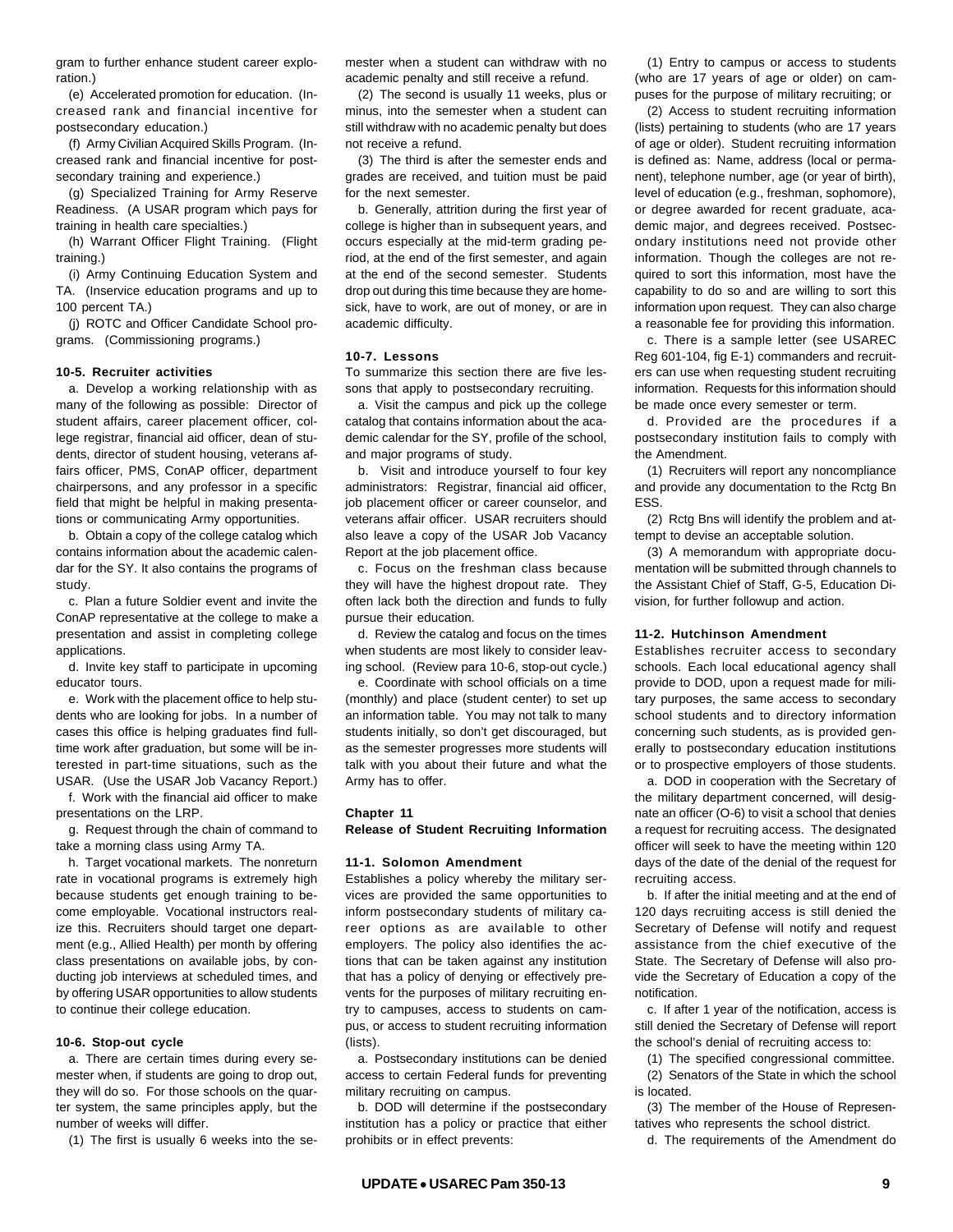not apply to private schools which maintain a religious objection to service in the Armed Forces.

NOTE: This amendment went into effect July 2002.

# **11-3. Reauthorization of the Elementary and Secondary Education Act of 2001**

a. Also known as the No Child Left Behind Act of 2001.

b. Section 9528, Armed Forces Recruiter Access to Student Directory Information, requires:

(1) Secondary schools to provide access to students' names, addresses, and telephone listings.

(2) Recruiters be provided the same access to secondary school students as is provided to postsecondary institutions and employers of prospective students.

c. Only exceptions to this law are private schools that can provide a verifiable historical religious objection to military service.

d. Parents have the right to "opt out" by requesting that their student's name, address, and telephone listing not be released to the military services.

(1) At the beginning of each SY, schools must provide parents with the opportunity to "opt out" having student directory information released to the military.

(2) The military can be singled out, so parents can allow information to be released to postsecondary institutions and not to the military.

(3) Due to the right to "opt out" recruiters will receive lists with less than 85 percent of the names from some schools.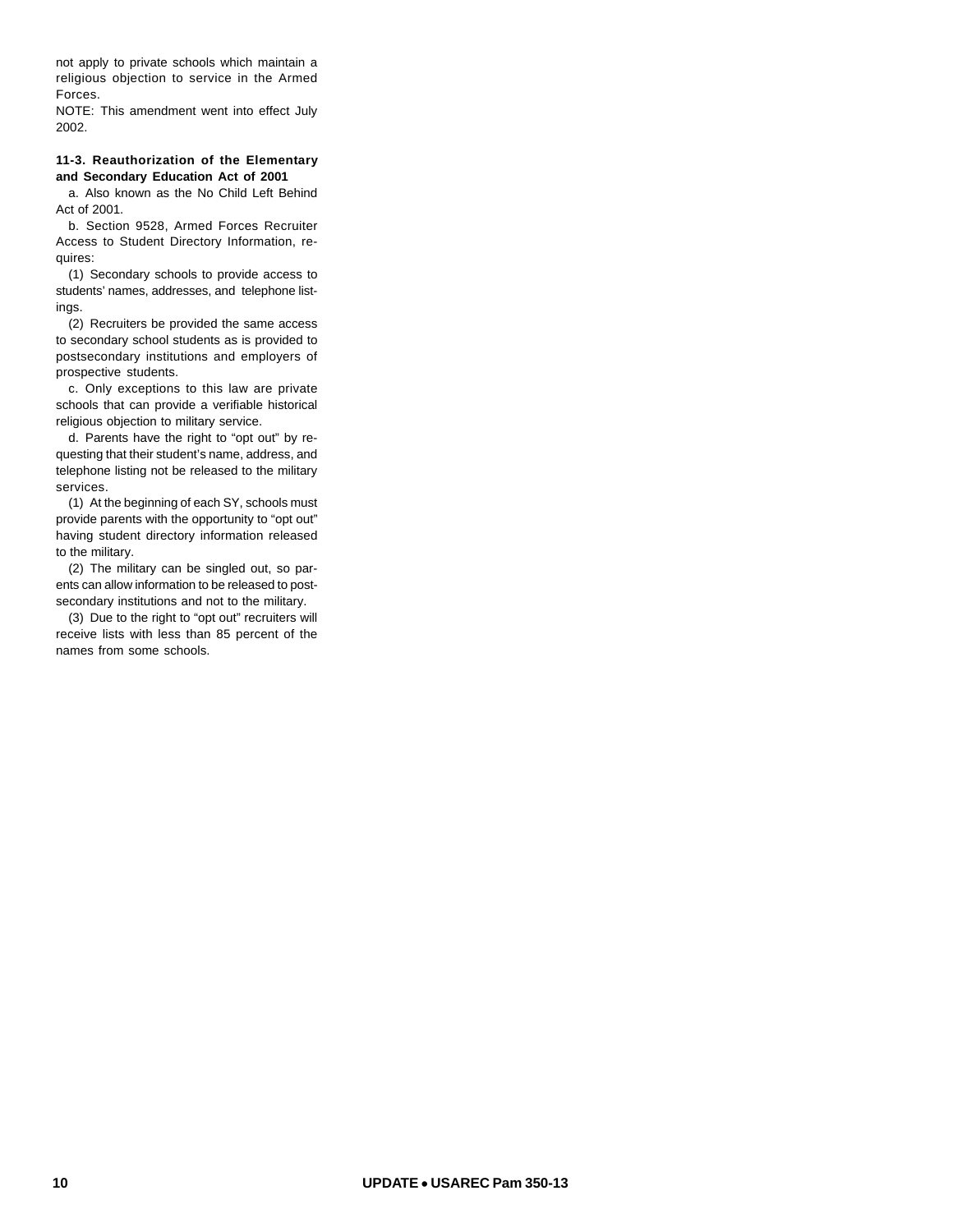**Appendix A References**

**Section I Required Publications**

**USAREC Reg 350-6** Recruiter Production Management System. (Cited in para 2-6c.)

**USAREC Reg 601-104** Postsecondary Schools Recruiting Program. (Cited in para 11-1c.)

**Section II Related Publications**

**AR 601-210** Regular Army and Army Reserve Enlistment Program.

**AR 601-222** Armed Services Military Personnel Accession Testing Programs.

**AR 621-5** Army Continuing Education System (ACES).

**USAREC Reg 1-18** Management of Centers of Influence Events.

**USAREC Reg 350-7** Recruiting Station Production Management System.

**USAREC Reg 350-9** Recruiting Company Production Management System.

**USAREC Reg 350-10** Recruiting Battalion Production Management System.

**USAREC Reg 601-59** Department of Defense Student Testing Program.

**USAREC Reg 601-81** Educator/Centers of Influence Tour Program.

**USAREC Reg 601-95** Delayed Entry and Delayed Training Program.

**USAREC Reg 601-101** Education Enlistment Credentials.

**USAREC Reg 621-1** Montgomery GI Bill, Army College Fund, and Loan Repayment Program.

**USAREC Reg 621-2** Concurrent Admissions Program.

**Section III Prescribed Forms**

This section contains no entries.

**Section IV Referenced Forms**

**USAREC Form 446** High School Folder.

**USAREC Form 1256** Postsecondary School Folder.

**USMEPCOM Form 601-4-3-R-E** Student ASVAB Test Record.